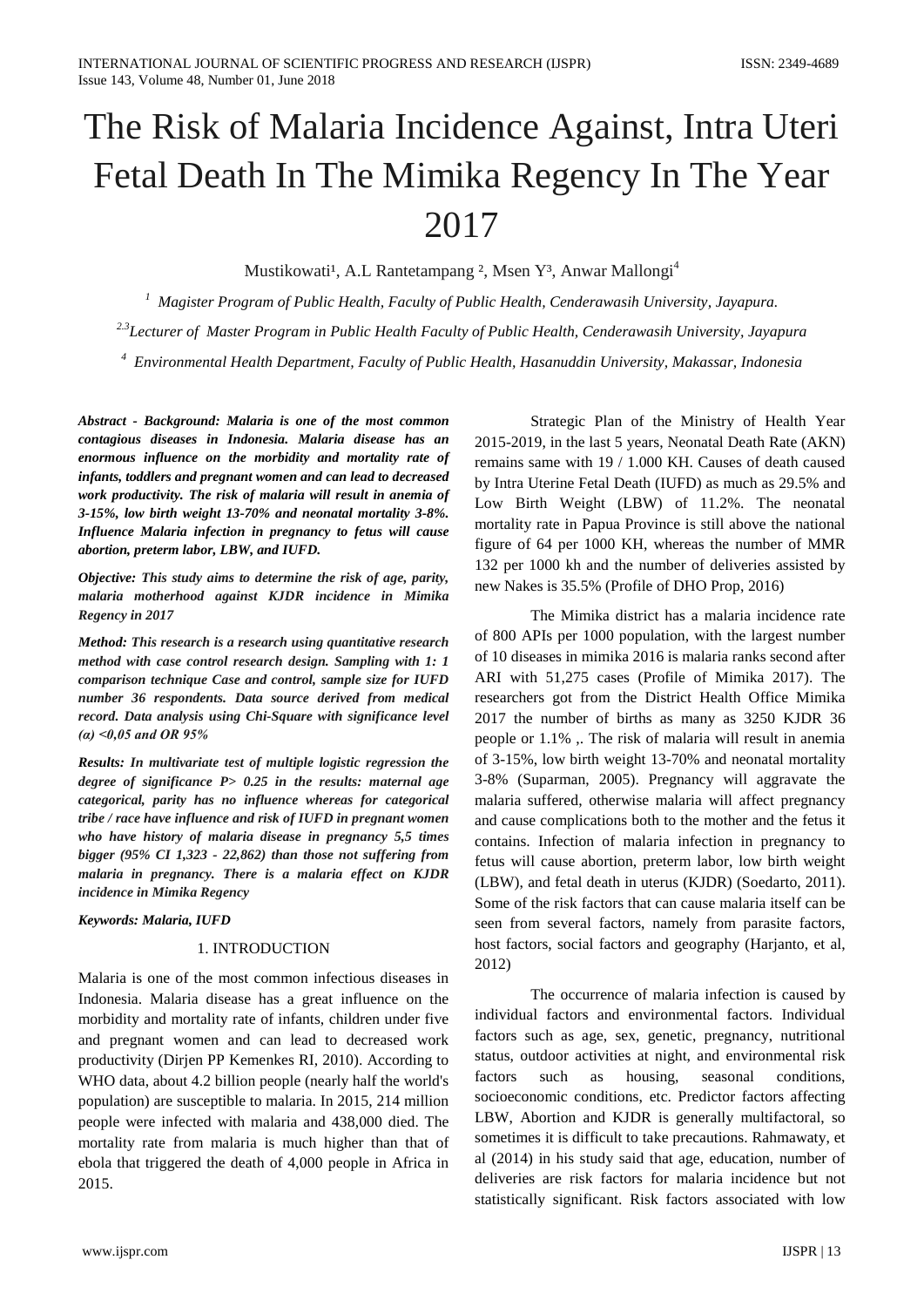birth weight according to Shah and Ohissin (2002) include short birth intervals, birth history of birth weight, race, maternal age, nutritional status, socioeconomic status, excessive alcohol consumption, smoking, irregular antenatal, marital status, placental factors, genetic factors and pharmacological factors (Tazkiah, 2013)

Rijanti (2009) The tribe of a nation is a group of people who identify themselves with each other based on lineage that is considered the same as referring to the characteristics such as: culture, nation, language, religion and behavior. The ethnic group is a social group distinguished from other social groups, because it has the most basic and general characteristics relating to its origin, place of origin, and culture.

## 2. MATERIALS AND METHOD

This study used a retrospective approach with the design of case control research. This research was conducted in April - May 2018 located in Mimika Regency, Papua Province. The population in this study were all mothers in Mimika Regency 2017. The population in this study was cases, KJDR: 36 cases. Samples of cases used are infants born KJDR with a history of mothers who suffer from malaria while control cases are non-infants, KJDR from mothers who do not suffer from malaria. With the number of samples KJDR 36 cases. The sampling technique used the selection of 1: 1 ratio and the total sampling formula. Methods of data collection from patient's medical record while maintaining data confidentiality. Univariate Analysis Performed on each research variable to see the frequency distribution of each variable. Bivariate analysis in this study using Chi square test to test the research hypothesis among independent variables / free ie age of mother, parity, ethnic / race to dependent variable / bound that is, KJDR.

# RESULTS

Univariate Analysis Characteristics of respondents KJDR

## 1. Age

The comparison of the difference in the proportion of KJDR incidence between the respondents and the age categorical of risk and age was not hazardous to the control group and case group that was mostly 27 respondents (75%) were not at risk and did not have KJDR (control group) incidence. While respondents who have a risky age in pregnancy as many as 7 respondents (19.4%) experienced the occurrence of LBW (case group).

## 2. Parity

The comparison of the difference in the proportion of KJDR incidence between the respondents and the riskparity categorically and the parity was not noisy for the control group and the case group, which was 27 respondents (75%), the parity was not at risk and did not suffer from KJDR (control group). While respondents who have parity at risk of pregnancy a small part as much as 7 respondents (19,4%) experience of KJDR (case group).

## 3. Tribe

The comparison of the difference in the proportion of KJDR incidence between the respondents and the categorical tribes of Papua and Non Papuan tribe in the control group and the case group that is small as many as 16 respondents (44%) non-Papuans did not experience the KJDR incident (control group). While the majority of Papuan respondents are 26 respondents (72.2%) experienced KJDR incident (case group).

## 4. History of Malaria

Comparison of the difference in the proportion of KJDR incidence among respondents who did not have a history of malaria disease in pregnancy and respondents who had a history of malaria disease in pregnancy in the control group and case group that was mostly 24 (60%) of respondents who did not have a history of malaria did not experience KJDR control group). While respondents who have history of malaria disease in pregnancy mostly 11 (78,6%) experience of KJDR (case group).

## Bivariate Analysis

Bivariate analysis was conducted to find out the correlation of one independent variable with one dependent variable, which was done with Chi-0,05 statistical test. If p-value is smaller than  $\alpha$  (p <0.05), meaning that there is a meaningful relationship of Square. The degree of confidence used is 95% ( $\alpha$  = (significant) of the two variables studied. When p-value is greater than  $\alpha$  (p> 0.05), meaning there is no significant relationship between the two variables studied

# 1. Effect of Age on KJDR

In Chi square test the variable obtained p-value 0.777 (pvalue>  $0,05$ ) obtained OR = 1,381. So it can be concluded that there is no influence between age to KJDR events.

# 2. Effect of Parity on KJDR events

In the Chi square test the variable obtained p-value 0.285 (p-value>  $0.05$ ) obtained OR = 2.071. So it can be concluded that there is no influence between parity to KJDR events

3. The influence of the Tribe on the KJDR incident

In Chi square test the variable obtained p-value 0,220 (pvalue>  $0,05$ ) got OR = 0,481. So it can be concluded that there is no influence between the tribe against KJDR events

4. Effect of Malaria Disease History on KJDR incidence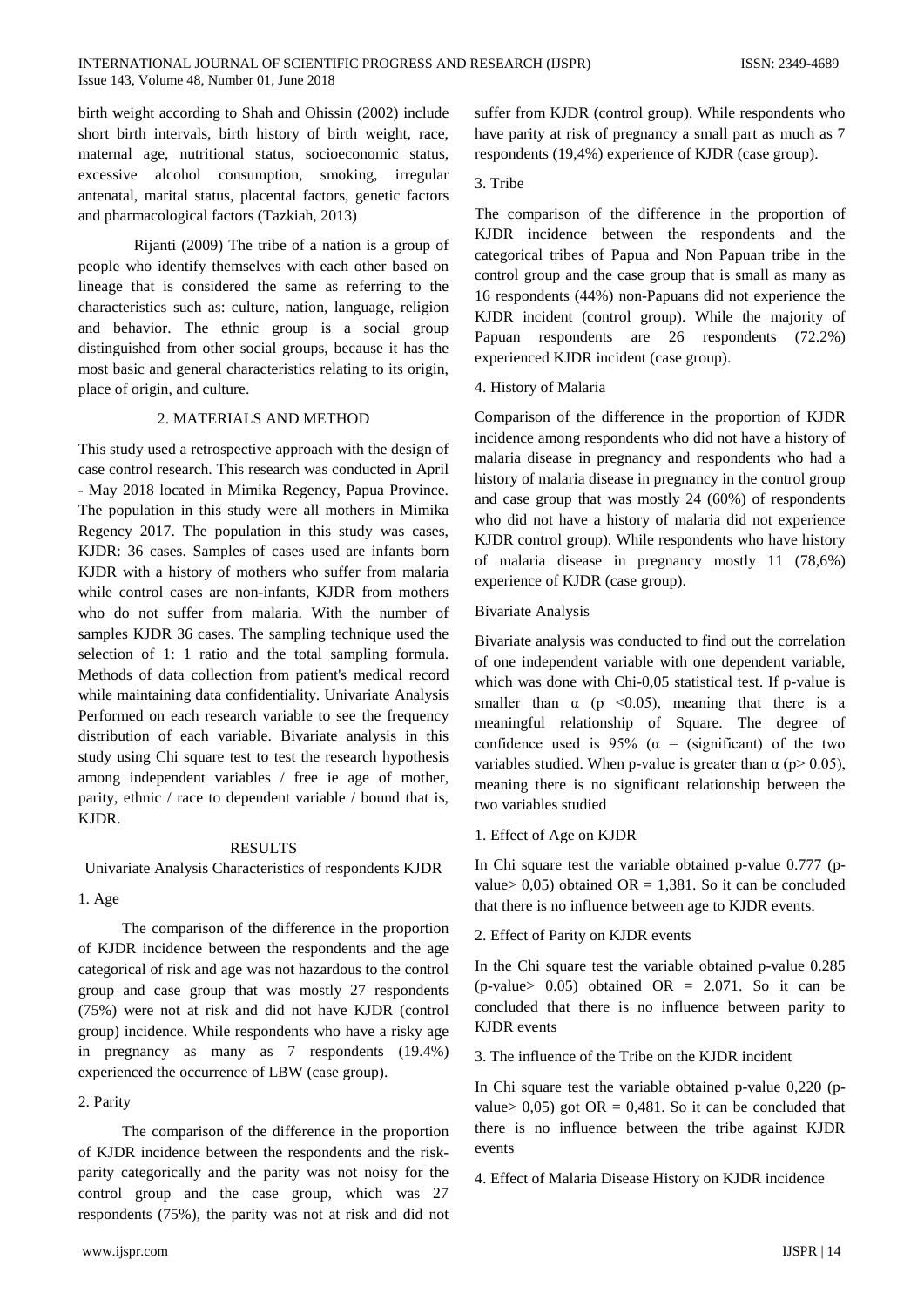In Chi square test, the history of malarial disease in pregnancy obtained p-value  $0.005$  (p-value  $\langle 0.05 \rangle$  obtained  $OR = 5.5$ . So it can be concluded that there is influence between history of malaria disease in pregnancy to KJDR incident. A history of malaria disease in pregnancy has a higher chance of KJDR. The confidence interval (CI) of the lower limit of 1.323 and the upper limit of 22.862 so it is said that the stronger the suspicion if a malaria disease occurs in pregnancy is a risk factor for KJDR. This means that the risk of KJDR in pregnant women who have a history of malaria in pregnancy 5.5 times greater than those not suffering from malaria in pregnancy.

Table 1. Influence of age, parity, ethnicity and history of malaria disease on KJDR incidence

|            | Pearson | <i>Odds</i> | 95% Confidence<br>Interval |        |
|------------|---------|-------------|----------------------------|--------|
| Variabel   | $Chi-$  | ratio       |                            |        |
|            | Square  | (OR)        | Lower                      | Lower  |
| Age        | 0,777   | 1,381       | 0.451                      | 4,225  |
| Parity     | 0,285   | 2,071       | 0,705                      | 6,086  |
| Tribe      | 0,220   | 0,481       | 0,180                      | 1,283  |
| Malaria    |         |             |                            |        |
| Disease    | 0,005   | 5,5547      | 1,758                      | 17,503 |
| experience |         |             |                            |        |
|            |         |             |                            |        |

# **Multivariate Analysis**

Multivariate analysis was aimed to estimate the relationship between age, parity, ethnicity and history of malaria disease on KJDR incidence. The analysis used was multiple logistic regression with 95% confidence level (95% CI).

Multivariate logistic regression of independent subvariabel age, parity, ethnicity, history of malaria disease on KJDR incidence

## 1) Selection of Modeling Candidate Variables

Table 2. Selection Result of Candidate Variable to be included in Multivariate Analysis

| No | Variables                     | Sig.  | Note          |
|----|-------------------------------|-------|---------------|
| 1  | Age                           | 0,775 | Not candidate |
| 2  | Parity                        | 0,285 | Not candidate |
| 3  | Tribe                         | 0,220 | candidate     |
| 4  | Malaria Disease<br>experience | 0,002 | candidate     |

If the result of bivariate analysis between independent and dependent variables yields p-value  $\langle 0.25,$  then the independent variable is entered into multivariate analysis stage

Table 3 Analytical Results of Multiple Logistic Regression

|            |          |       |        | 95% C.I.for<br>EXP(B) |        |
|------------|----------|-------|--------|-----------------------|--------|
|            |          | Sig.  | Exp(B) | Lower                 | Upper  |
| Step $1^a$ | Tribe    | 0,438 | 0,660  | 0,231                 | 1,886  |
|            | Malaria  | 0.007 | 5.043  | 1,563                 | 16,276 |
|            | Constant | 0,193 | 0,220  |                       |        |

## DISCUSSION

## 1. Age

Based on this research, it is found that the distribution of respondents most of the age is not risky in the control group with 27 respondents (75%) but there is case group 7 respondents (19,4%). On the bivariate test, the p-value  $0,777$  (p-value  $0,05$ ) obtained OR = 1,381. So it can be concluded that there is no influence between age to KJDR events.

This research is not in line with research conducted by Nurfadila (2013) said that there is a relationship between maternal age with the incidence of KJDR with the value of ρ (0.007)

However, the research conducted by Gerungan (2016) the relationship between maternal age and the incidence of IUFD obtained value  $\rho$  value = 0,594 ( $\rho$ > 0,05) meaning there is no significant relationship between mother age with incidence of IUFD.

The result of this decision is not in line with the theory that the risky mother age  $\langle 20 \text{ and } 35 \rangle$  and  $\langle 30 \text{ and } 35 \rangle$  is one of the causes of the IUFD. Thus, the assumption of the researcher is that mother's age is not related to IUFD incidence due to other causal factors such as maternal, fetal and placenta (Gerungan, 2016). However, other factors also play a role in the incidence of IUFD / KJDR, maternal, fetal and placental factors are the causes of IUFD. Maternyahitu factor, maternal age, age of pregnancy and diseases suffered by the mother such as preeclampsia, eclampsia, diabetes mellitus, and KPD. Fetal factors are twin pregnant, congenital abnormalities. Placental factors are umbilical cord, umbilical cord, placental abruption and placenta previa (Gerungan, 2016)

While in mothers with history of malaria, most of 24 (60%) of respondents who did not have history of malaria disease did not experience KJDR (control group). While respondents who have history of malaria disease in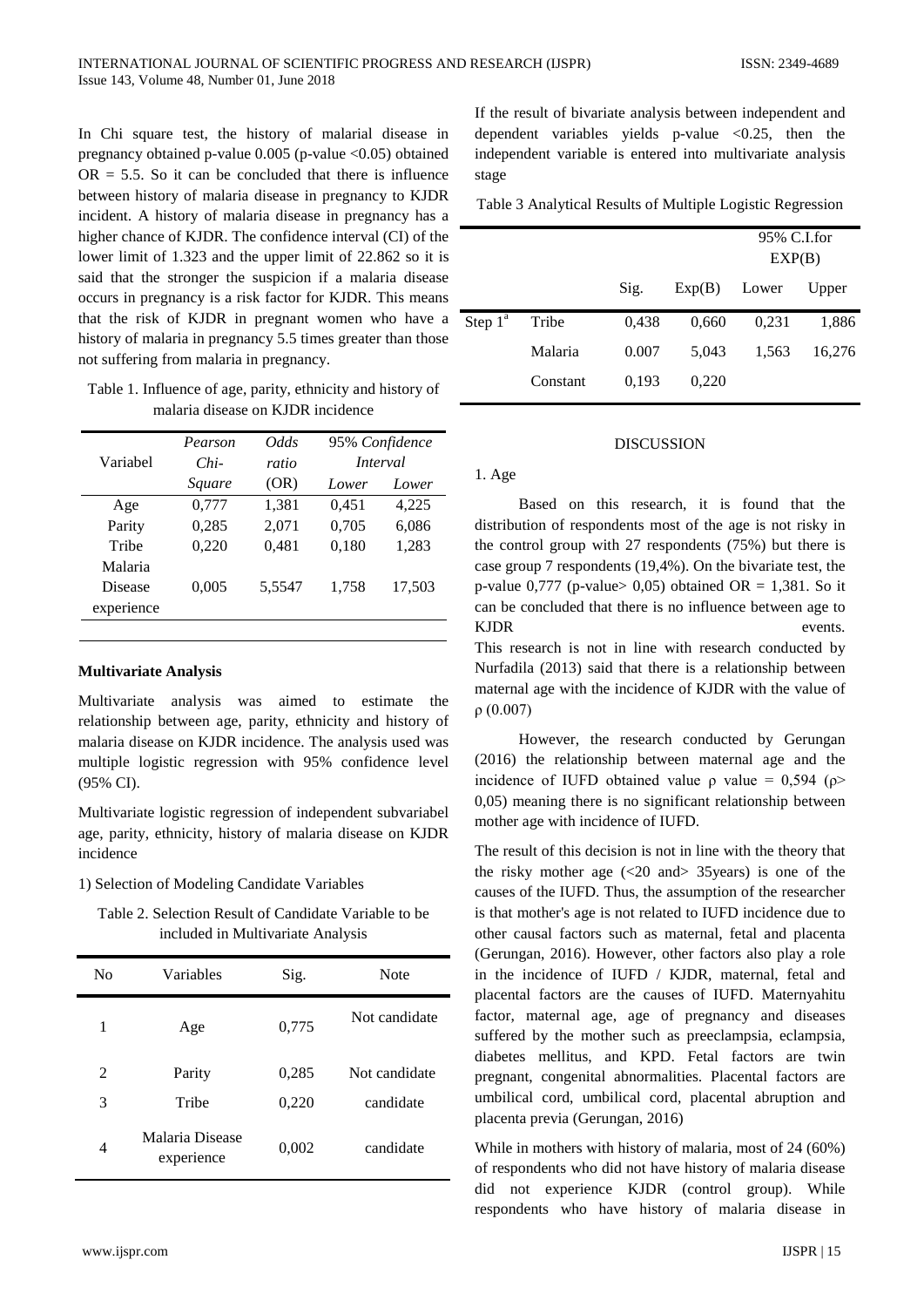pregnancy mostly 11 (78,6%) experience of KJDR (case group). This cannot be ignored because there are 7 respondents with age at risk of KJDR but after tested with multiple logistic regression that mother age no effect on KJDR events. According Nugroho cause of death of fetus may caused by other diseases like DM in pregnancy, trauma, central or lack of nutrition.

## 2. Parity

Most of the 27 respondents (75%) were not at risk and did not experience KJDR (control group) events. While respondents who have parity at risk of pregnancy a small part as much as 7 respondents (19,4%) experience of KJDR (case group). In the bivariate test using Chi square test obtained p-value  $0.285$  (p-value  $0.05$ ) obtained OR = 2.071. So it can be concluded that there is no influence between parity to KJDR events. It cannot be ignored, however, that there is a minority of mothers with parity at risk for CPR. And after a multivariate test with P value> 0.25 so there is no influence between the number of parity mother with the incidence KJDR. This is reinforced by the Gerungan (2013) study that there are other diseases other than malaria disease. This research is not in line with Gerungan 2013.Di know that there is a relationship between parity with the incidence of KJDR with the value of  $ρ$  (0.001).

Different studies (Gerungan, 2016) say that there is a significant influence between the diseases that accompany pregnancy to the incidence of IUFD, with  $p = 0.000$ , and the presence of illness that accompanies pregnancy has the potential to cause IUFD 7 times.

According to the results of the highest research is 47% hypertension and malaria that causes anemia as much as 21%. As we know that malaria can cause anemia because parasite malaria attacks many red blood cells. As anemia, oxygen supply becomes inadequate which affects the body's metabolism ability, which may have an impact on hypoxia on the placenta tissue causing IUFD (Sulansi, 2013; Rahman, et.,al, 2018)

#### 3. Tribe

As many as 16 respondents (44%) Non-Papuans did not experience KJDR (control group). While the majority of Papuan respondents are 26 respondents (72.2%) experienced KJDR incident (case group). This research is not in line with the reason that 44% of mothers are indigenous Papuans and 56% are migrant communities. This indicates that the non-native Papuans are more susceptible to malaria than the original toddlers (Anonymous, 2011) means that the tribe / race is very influential on the KJDR. Malaria can cause various pathological conditions such as fever, anemia, hypoglycemia, pulmonary udema, failure to cause death. Children cause abortion, preterm labor, low body weight,

and death. In our plural society there are different health problems and different ways of handling because each ethnic / racial / ethnic group has different ways of dealing with malaria disease problems (Pulubuhu, et.,al.,2018).

Immunity against malaria is more determined than the malaria transmission rate in which pregnant women live, which is divided into two broad categories: Stable transmission, or endemic and unstable transmission, epidemic or non-endemic.

## **CONCLUSION**

On the characteristic of mother with malaria age of mother do not risk 20-35 years most in control group is equal to 75%. At test of bivariate got Chi square variable obtained by p-value  $0,777$  (p-value  $0,05$ ) got OR = 1,381 . So it can be concluded that there is no influence between age to KJDR events. The large number of parities was 27 respondents (75%) parity was not at risk and did not experience KJDR (control group) incidents. While the respondents of the tribe of Papua mostly 26 respondents (72.2%) experienced the incidence of KJDR (case group). At the Chi square test the variable obtained p-value 0.220  $(p-value > 0.05)$  obtained OR = 0.481. So it can be concluded that there is no influence between the tribe against KJDR events. In a multivariate test when yielding p-value <0.25, the independent variable is entered into the multivariate analysis stage. Obtained p value = 0.438 greater than 0.25 so that there is a tribal influence on KJDR events.

#### **SUGGESTION**

To support the program from the government requires commitment from all sectors and all lines to work together because malaria is not the responsibility of the health person alone but the responsibility of all parties including the elements of society from top to bottom. Tribe and culture cannot be separated in the community life to deal with health problems. Promote good Promotion and community-based health services, improve cooperation among customary institutions and community organizations, involve religious leaders.

#### REFERENCES

- [1]. Anonym, 2011, dalam hasil penelitian di manokwari tentang Faktor-Faktor yang Berpengaruh terhadap Kejadian Malaria dan tatus Gizi Balita di Kabupaten Manokwari, Universitas Pertanian Bogor,
- [2]. http://repository.ipb.ac.id/jspui/bitstream/123456789/63133/ 8/BAB%20V%20Hasil%20dan%20Pembahasan.pdf
- [3]. Dumatubun, A.E. 2002, Kebudayaan, Kesehatan Orang Papua Dalam Perspektif Antropologi Kesehatan, Antropologi Papua (ISSN: 1693-2099)Volume 1. No. 1, Agustus 2002
- [4]. Depkes,RI,.(2003). Epidemiologi Malaria, Direktorat Jenderal PPM-PL, Departemen Kesehatan RI, Jakarta.